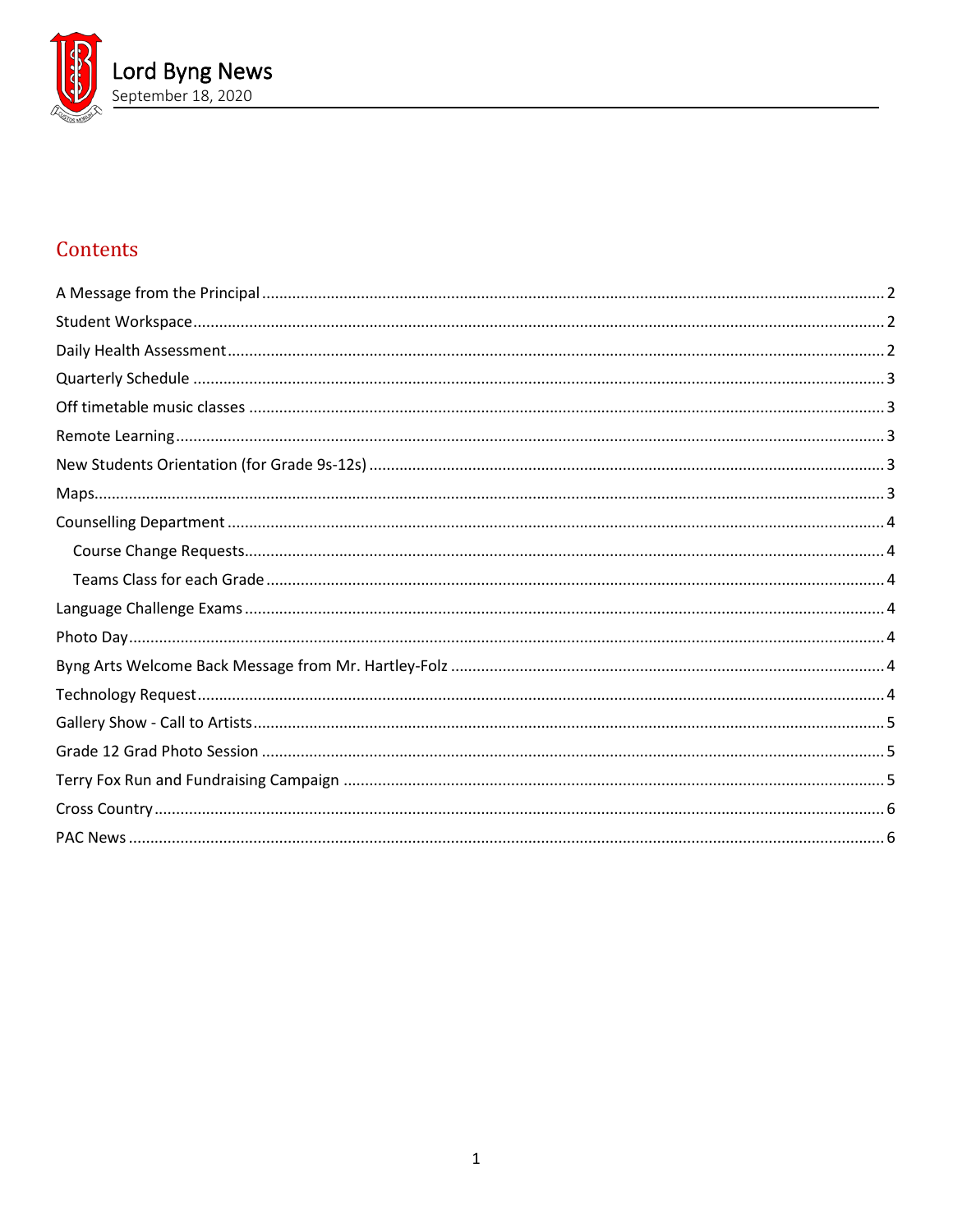## <span id="page-1-0"></span>**A Message from the Principal**

Dear Lord Byng Parents, Students and Community Members,

An important part of our September School start up is meeting with students and providing them with a clear understanding of th[e School Code of Conduct](https://www.vsb.bc.ca/schools/lord-byng/Guidance-and-Support/Code-of-Conduct/Pages/default.aspx) and engaging them in taking active steps to create a supportive, inclusive and safe school environment for all of our students. Last year Indigenous Artist and Educator Dave Robinson came to Byng to meet with students and to discuss the importance of celebrating diversity and respecting all nations. Dave worked with all our students to carve an artwork that reflected this message. Having completed the Red Cedar Heartwood River Sculpting, the artwork was "gifted" to the school by Dave as a visual reminder of the commitment that students had made to live by the agreement to respect all nations, identities and to welcome everyone into our community. The art piece is currently in the school office and will be used as a teaching tool to remind students about the important role that they all play in making our school safe, inclusive, and open to everyone. The artwork can be seen on the front cover of the 2020-21 student agenda with a written statement by Dave Robinson.

This important message of inclusion and respect aligns with the newly revised VSB Anti-Racism Policy that can be found through the links provided below and will be the message that will be presented to students during our opening school assemblies (virtual) that will be taking place shortly.

- Non-Discrimination Policy[: Policy 21](http://www.vsb.bc.ca/District/Board-of-Education/Policy_Manual/Documents/sbfile/180928/21-Policy21-Non-discrimination.pdf) Administrative Procedure[: AP 170](https://www.vsb.bc.ca/District/Departments/Office_of_the_Superintendent/Administrative-Procedures-Manual/Administrative%20Procedures%20Manual%20Library/Section%20100/AP_170_Non_Discrimination.pdf?web=1)
- Racial, Ethno-Cultural and/or Religious Harassment[: AP 171](https://www.vsb.bc.ca/District/Departments/Office_of_the_Superintendent/Administrative-Procedures-Manual/Administrative%20Procedures%20Manual%20Library/Section%20100/AP_171_Racial_Ethno-Cultural_and_or_Religious_Harassment.pdf?web=1)
- District Code of Conduct: [AP 350](https://www.vsb.bc.ca/District/Departments/Office_of_the_Superintendent/Administrative-Procedures-Manual/Administrative%20Procedures%20Manual%20Library/Section%20300/AP_350_District_Student_Code_of_Conduct.pdf?web=1)

As a learning community we will all continue to work to support students and our community to fully understand our collective responsibility and commitment to standing against all forms of racism and discrimination. Staff in our LB professional learning community have been fully engaged in this important leadership role and during the summer and as part of their professional development have been reading a number of important resources to support their classroom instruction and teaching practice.

Thanks for all your continued support, we will continue to provide updates and information of our school news on a weekly basis.

Have a restful, safe, and much deserved weekend break!!

<span id="page-1-1"></span>Mr. Wilmann

#### **Student Workspace**

Designated Workspace: If your child requires a designated workspace during school hours please complete the form below. Please note that space is limited in the school during non-instructional time and that the priority remains to have students leave the building during non-instructional time in line with our health and safety protocols.

#### <span id="page-1-2"></span>[Student Workspace Request](https://forms.office.com/Pages/ResponsePage.aspx?id=WC6KCzB7CEq6t9dVWeDjpcU6_SJBxJFAvnYu4EP3zdBUOE1DMDQwUkREWVY5NDZHTTI4Nk4wMzM5VC4u)

#### **Daily Health Assessment**

Reminder to families to use the [Daily Health Assessment](https://www.vsb.bc.ca/repository/SBAttachments/8e11130a-23bc-4157-9294-1c252018cc4d_DailyHealthAssessment-StudentandParent.pdf) to monitor your child's health. If any of your children are experiencing any of the symptoms of illness on the form, contact a health-care provider for further assessment. This includes 8- 1-1, or a primary care provider like a physician or nurse practitioner.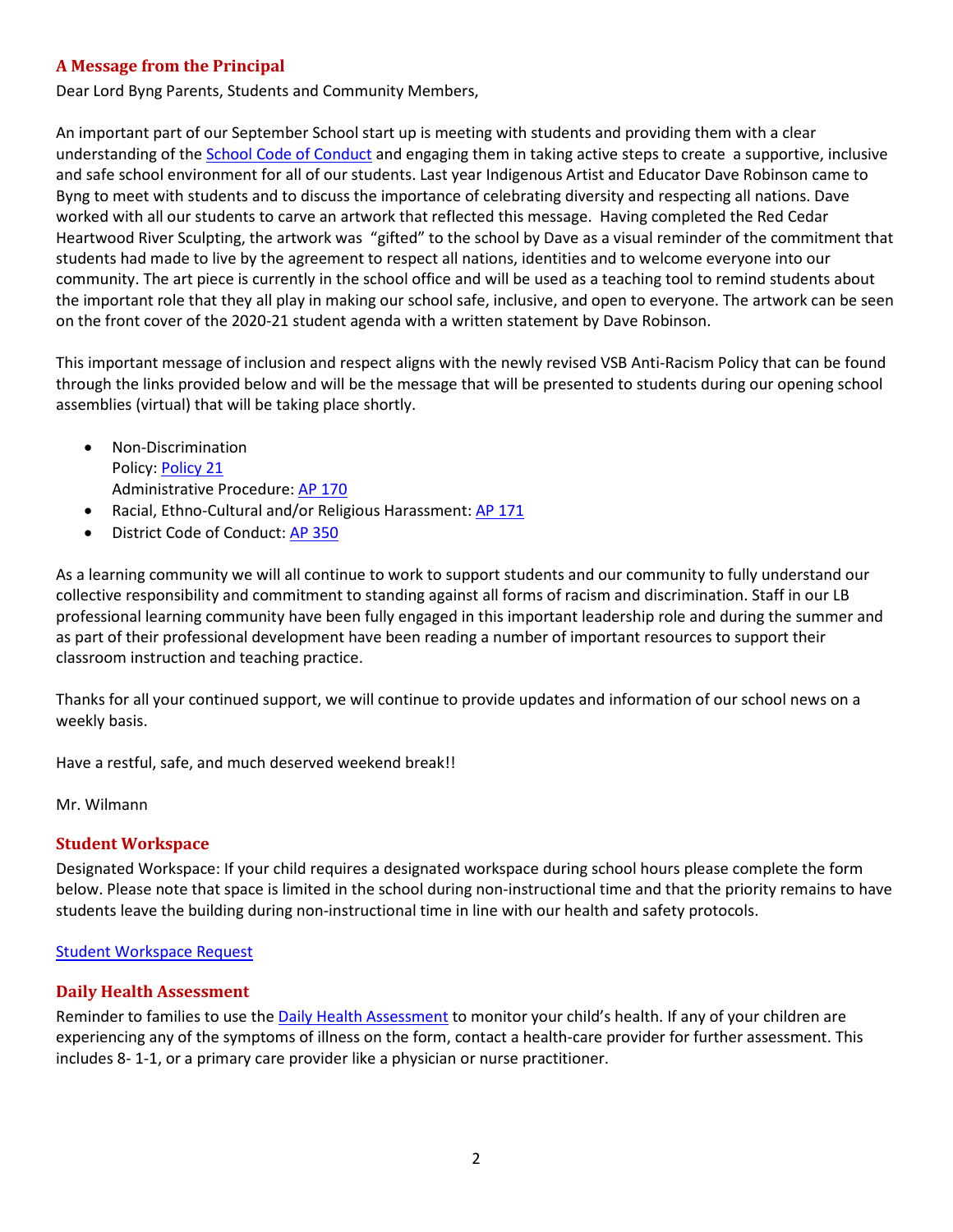## <span id="page-2-0"></span>**Quarterly Schedule**

Reminder that your 1-1 class will be remote next week, and your 1-2 class will be face to face (F2F). See rotation schedule: [Student F2F Rotation Calendar.](https://www.vsb.bc.ca/repository/SBAttachments/8e11130a-23bc-4157-9294-1c252018cc4d_STUDENTF2FandRemoteBlockCalendar2020-2021.pdf)

### <span id="page-2-1"></span>**Off timetable music classes**

Off timetable Band, Orchestra, and Choir classes will start the week of September 21<sup>st</sup>. If you do not know your schedule please email your teacher.

Band: Dr. S. Maclennan [smaclennan@vsb.bc.ca](mailto:smaclennan@vsb.bc.ca) Orchestra: Ms. R. Anderson [randerson@vsb.bc.ca](mailto:randerson@vsb.bc.ca) Choir: Ms. L. Lan [llan@vsb.bc.ca](mailto:llan@vsb.bc.ca)

## <span id="page-2-2"></span>**Remote Learning**

During each quarter of the new teaching model every student with a full timetable of 8 classes will have one remote learning opportunity and one direct face to face (F2F) learning opportunity. The remote learning classes will alternate (see rotation schedule: [Student F2F Rotation Calendar\)](https://www.vsb.bc.ca/repository/SBAttachments/8e11130a-23bc-4157-9294-1c252018cc4d_STUDENTF2FandRemoteBlockCalendar2020-2021.pdf). During the remote learning classes teachers will be connecting with their classes through the Microsoft Teams Classroom as they did during the Spring Term. Remote learning will be "asynchronous" with teachers required to make a minimum of three direct contacts with students each week. Contacts can include:

- Asynchronous lessons recorded and posted on Microsoft Teams
- Individual project work
- Individual assignments
- Group projects and teamwork
- Other

As an important supplement to this remote teaching model staff will have the flexibility and opportunity to supplement the "remote learning" experience for students during daily "flex time" when teachers will be able to invite students into the school for one on one support and/or additional learning opportunities as needed.

<span id="page-2-3"></span>Please click on the rotation schedule[: Student F2F Rotation Calendar.](https://www.vsb.bc.ca/repository/SBAttachments/8e11130a-23bc-4157-9294-1c252018cc4d_STUDENTF2FandRemoteBlockCalendar2020-2021.pdf)

## **New Students Orientation (for Grade 9s-12s)**

The Byng Ambassadors are inviting new students (Grade 9-12) to join them for a tour and orientation on Wednesday, September 23<sup>rd</sup> during flex time. Due to Covid-19 protocols we will dividing the new students into group A and group B. Group A will meet at 10 am and group B will meet at 12:00 pm in the foyer - Crown Street entrance. We ask that you come to group A if your period 1-2 is A, and to group B if your period 1-2 is B. Please email Ms. Radic [\(jradic@vsb.bc.ca\)](mailto:jradic@vsb.bc.ca) for any further questions. Please note the tour is optional but we encourage new students to take advantage of this opportunity.

When: Wednesday, Sept. 23 meet at 10:30 group A or 12:00 group B Where: Lord Byng foyer (Crown Street Entrance) Who: Byng Ambassadors & new gr. 9-12 students Why: School Tour and Q&A with fellow peers

#### <span id="page-2-4"></span>**Maps**

The Lord Byng Secondary School map has been updated with seismic information as well as directional traffic flow. Grade 8 students will be provided a paper copy for their orientation.

[Lord Byng Map](https://www.vsb.bc.ca/repository/SBAttachments/8e11130a-23bc-4157-9294-1c252018cc4d_LordByngSecondaryMapSept2020.pdf)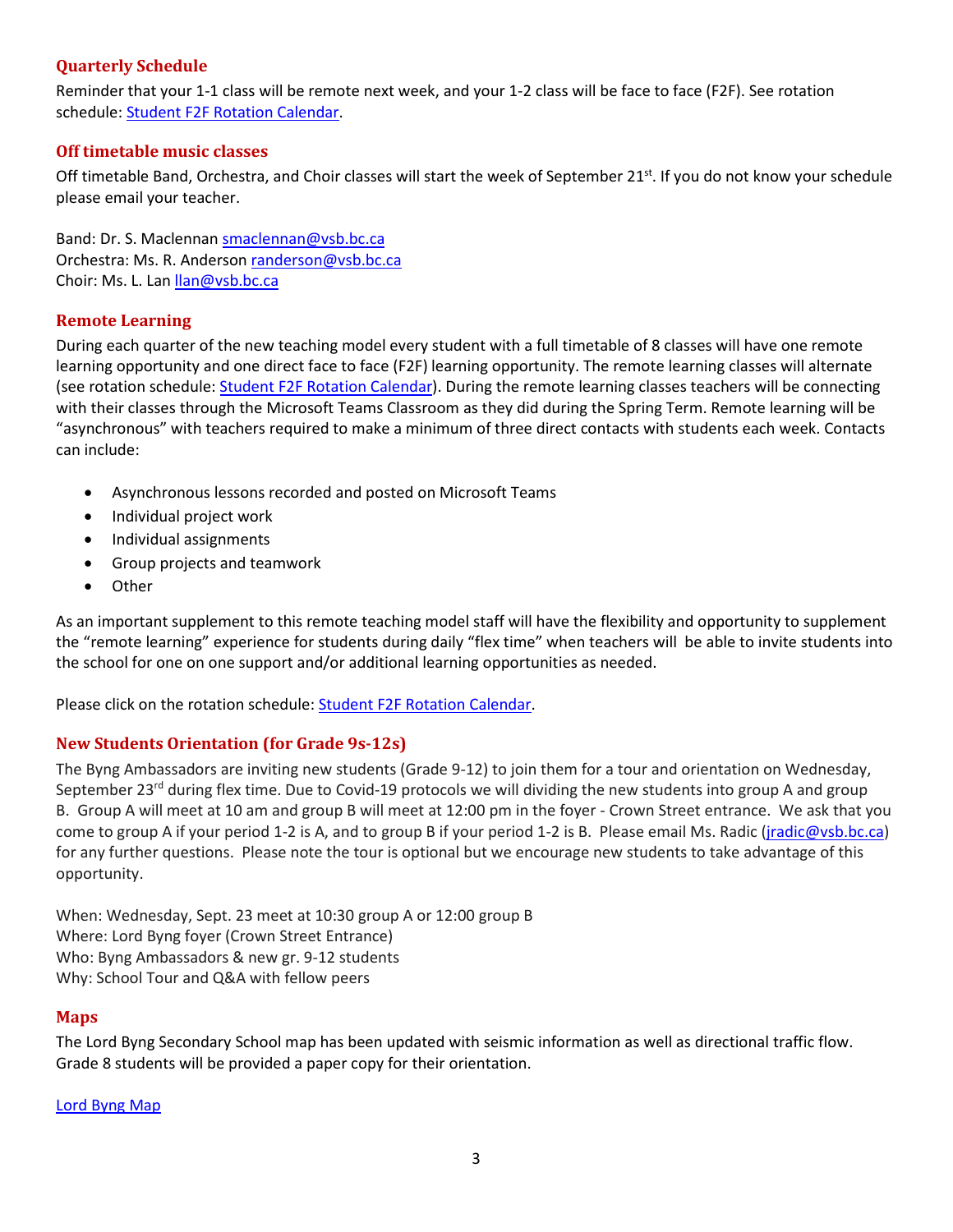## <span id="page-3-0"></span>**Counselling Department**

Counsellors have been assigned to students by their last name (for all grades):

A to Gr – Mr. R. Greenshields [rgreenshields@vsb.bc.ca](mailto:rgreenshields@vsb.bc.ca) Gs to L - Ms. J. Radic [jradic@vsb.bc.ca](mailto:jradic@vsb.bc.ca) M to Te – Ms. Smit[h msmith@vsb.bc.ca](mailto:msmith@vsb.bc.ca) Tf to Z - Ms. Birsan [ibirsan@vsb.bc.ca](mailto:ibirsan@vsb.bc.ca)

<span id="page-3-1"></span>*Course Change Requests*

Dear Students and Parents,

Counsellors would like to thank you all for your patience during this past week. We worked hard to try and meet all your various needs. Moving forward, we would like students to see only their own counsellor (see above). Students are welcome to come and meet us in person (2 meters apart and with a mask on  $\bigcirc$ ). Parents are asked to call their child's counsellor, or email to schedule a remote meeting time.

<span id="page-3-2"></span>We are looking forward to getting to know all of you better.

#### *Teams Class for each Grade*

Counsellors are organizing classroom groups for each grade on Microsoft Teams platform. Grade 12 class/classroom is already up and running. Students will be able to click on **Grade 12 - 2020/21 (Counselling) team** and read all the various posts on graduation, scholarships, post-secondary information, volunteering opportunities, etc. We hope that you check this regularly as it will contain super valuable information.

#### <span id="page-3-3"></span>**Language Challenge Exams**

Language Challenge Exams: Information about Language challenge exams can be found in the counselling office. Please note that students are required to fill out the forms online this year and then print out the completed forms to return to counsellors. Handwritten applications will be returned to be filled out online and then printed. The due date for the application is November 6, 2020. We are not able to take ANY late applications.

<span id="page-3-4"></span>Please see Lord Byng website for all the details: [Language Challenge Exams and External Credits](https://www.vsb.bc.ca/schools/lord-byng/Teaching-and-Learning/Classes-and-Departments/Counselling/Pages/Language-Challenge-Exams-and-External-Credits.aspx?rf=830e511d-a1a4-4faf-99d0-28b1736820df)

#### **Photo Day**

School photo day will be Thursday, October 8<sup>th</sup>. More information will follow on scheduling as well as a retake photo date.

#### <span id="page-3-5"></span>**Byng Arts Welcome Back Message from Mr. Hartley-Folz**

It is my pleasure to reach out to old and new students and their families as we start off our new school year together. As a way of greeting and reaching out, I am sending you this welcome video. It is for both parents and students. Think of it as an online Welcome Back Assembly.

Enjoy! <https://youtu.be/SLL9YVrFubQ>

#### <span id="page-3-6"></span>**Technology Request**

We have ordered more student devices and will fulfill all technology requests as soon as possible.

If your student needs to borrow a device from the school please complete the following form: [2020/21 Request for](https://forms.office.com/Pages/ResponsePage.aspx?id=WC6KCzB7CEq6t9dVWeDjpcU6_SJBxJFAvnYu4EP3zdBUQjczVkhOWkdMRkk3S0IwWUpOMUszVlVUVC4u)  [Technology.](https://forms.office.com/Pages/ResponsePage.aspx?id=WC6KCzB7CEq6t9dVWeDjpcU6_SJBxJFAvnYu4EP3zdBUQjczVkhOWkdMRkk3S0IwWUpOMUszVlVUVC4u)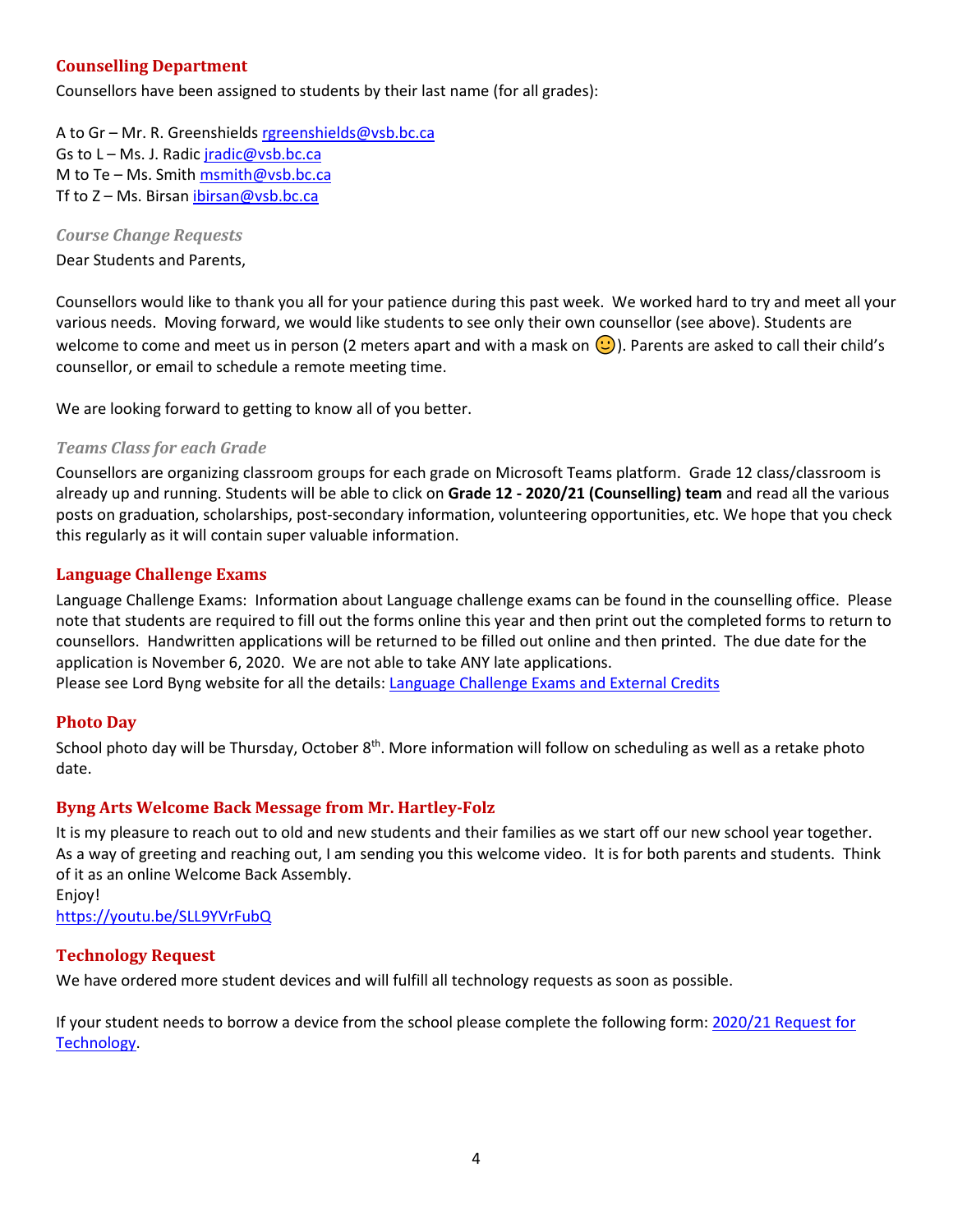## <span id="page-4-0"></span>**Gallery Show - Call to Artists**

Attention all artists, it is time to show us what you have been upto for the last couple of months. The gallery walls are bare and we need your art. Please bring in the work that you completed during your time of Covid isolation.

Work can be dropped off in the Gallery next week between Monday and Wednesday. Make sure that you include your name and contact information so the work can be returned to you when the show is done.

Please reach out to your current or former art teachers if you have any questions:

Mr. Hartley-Folz [\(jhartley@vsb.bc.ca\)](mailto:jhartley@vsb.bc.ca) Ms. York [\(lyork@vsb.bc.ca\)](mailto:lyork@vsb.bc.ca) Mr. Bowen [\(wbowen@vsb.bc.ca\)](mailto:wbowen@vsb.bc.ca)

## <span id="page-4-1"></span>**Grade 12 Grad Photo Session**

Grade 12 reminder for all grads to have their grad photos taken at Artona Studios from **Sept 25-27, 2020**. The studio has been booked for Lord Byng students. Students need to make an appointment.

<span id="page-4-2"></span>Please see link for more info and to book your appointment:<https://artona.com/schools/BYNG/programs/graduation>

## **Terry Fox Run and Fundraising Campaign**

**Lord Byng Secondary** is proud to take part in this year's 40th Anniversary of Terry Fox's Marathon of Hope. Please help show your support by donating to: **<http://www.terryfox.ca/LordByngSecondary>**. Students can even get involved too by creating their own fundraising page under their school name: [https://terryfox.org/schoolrun/students/.](https://terryfox.us9.list-manage.com/track/click?u=9c16f8b6c2b735d53eb75ef97&id=4f2b925d4b&e=0ae33321b8) Thank you for your supporting our school in the fight against cancer and continuing Terry's legacy! #terryfoxschoolrun @terryfoxfoundation

Last year we raised a school record of **\$7,541.25**. Please help us reach Lord Byng's fundraising goal for this year of **\$8000. This will be more challenging this year with the pandemic but WE CAN DO IT LORD BYNG!**

This year, due to social distancing etc., we will not be having a group Terry Fox Run. We will be doing the run over the course of the year, with our PE classes. Students and staff are encouraged to run or walk the old route or a new route during September.

The old running route is one and one half laps around the back field, west on 14<sup>th</sup> to Blanca, left on Blanca to 16<sup>th</sup> Avenue, left on 16<sup>th</sup> Avenue to Wallace (where the school sign is), left onto Wallace, past the tennis courts, left at the gate which leads onto the back field and finish on the grass beside the east end of the tennis courts.

**The new running route** is in Pacific Spirit Park, (**Two laps**, starting at Huckleberry Trail (across from Camosun Park, where Discovery Street turns into Imperial Drive. Go up Huckleberry Train to Top Trail. Turn left at Top Trail towards the fence near the reservoir. Turn right and follow the wide trail to  $16^{th}$  Avenue. Turn right at  $16^{th}$  Avenue. Run down  $16^{th}$ back to the start. **REPEAT ONE MORE TIME.**

Contact me at **[bjack@vsb.bc.ca](mailto:bjack@vsb.bc.ca)** if you have any questions or if you want to submit your time.

## **RUNNERS, SUBMIT YOUR TIME TO MR. JACK IF YOU WOULD LIKE IT TO BE PUBLISHED** *AND* **TO BE ENTERED INTO A DRAW FOR T-SHIRTS AND GIFT CARDS! TIMES MUST BE SUBMITTED BY THE END OF SEPTEMBER.**

Mr. Jack